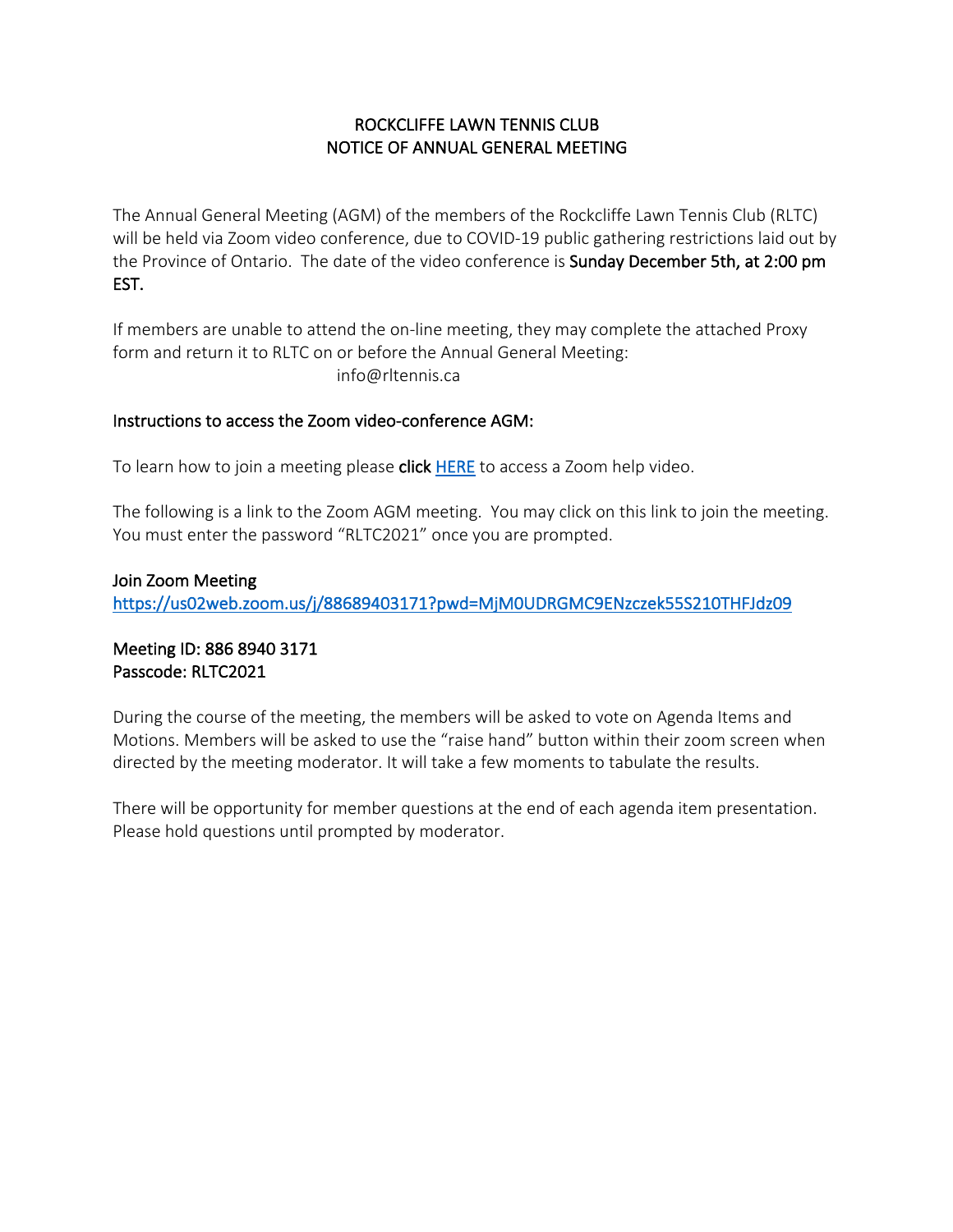# ROCKCLIFFE LAWN TENNIS CLUB AGENDA OF ANNUAL GENERAL MEETING Sunday December 5, 2021

- 1. Call to order;
- 2. To review and approve the Agenda of the AGM;
- 3. To review and approve the Minutes of the AGM of RLTC, held December 6, 2020;
- 4. To receive the RLTC Directors' Report which includes sections on the following areas of activity for the 2021 season:
	- 4.1 President's Report 4.2 Treasurer's Report 4.3 Grounds and Clubhouse Report 4.4 Tennis Programming Report 4.5 Volunteer Report 4.6 Social Report
	- 4.7 Incoming Director Bio
- 5. To receive and review the Financial Statements of RLTC for the year ended October 31, 2021;
- 6. To receive, review and approve the RLTC Board updated capital expenditures chart;
- 7. To elect the Board of Directors for 2022.
	- 9.1 The following members have been nominated to stand for re-election:
		- 9.1.1 Louise Malhotra (President)
		- 9.1.2 Phil English (Treasurer)
		- 9.1.3 Michel Bouchard
		- 9.1.4 Pablo Gonzalez
		- 9.1.5 Sébastien Huard
		- 9.1.6 Julie Mouris
		- 9.1.7 Jordan Samaroo
		- 9.1.8 Kathie Swim
	- 9.2 The following members have been newly nominated to stand for first-time election to the Board of Directors
		- 9.2.1 Laurie Maybury